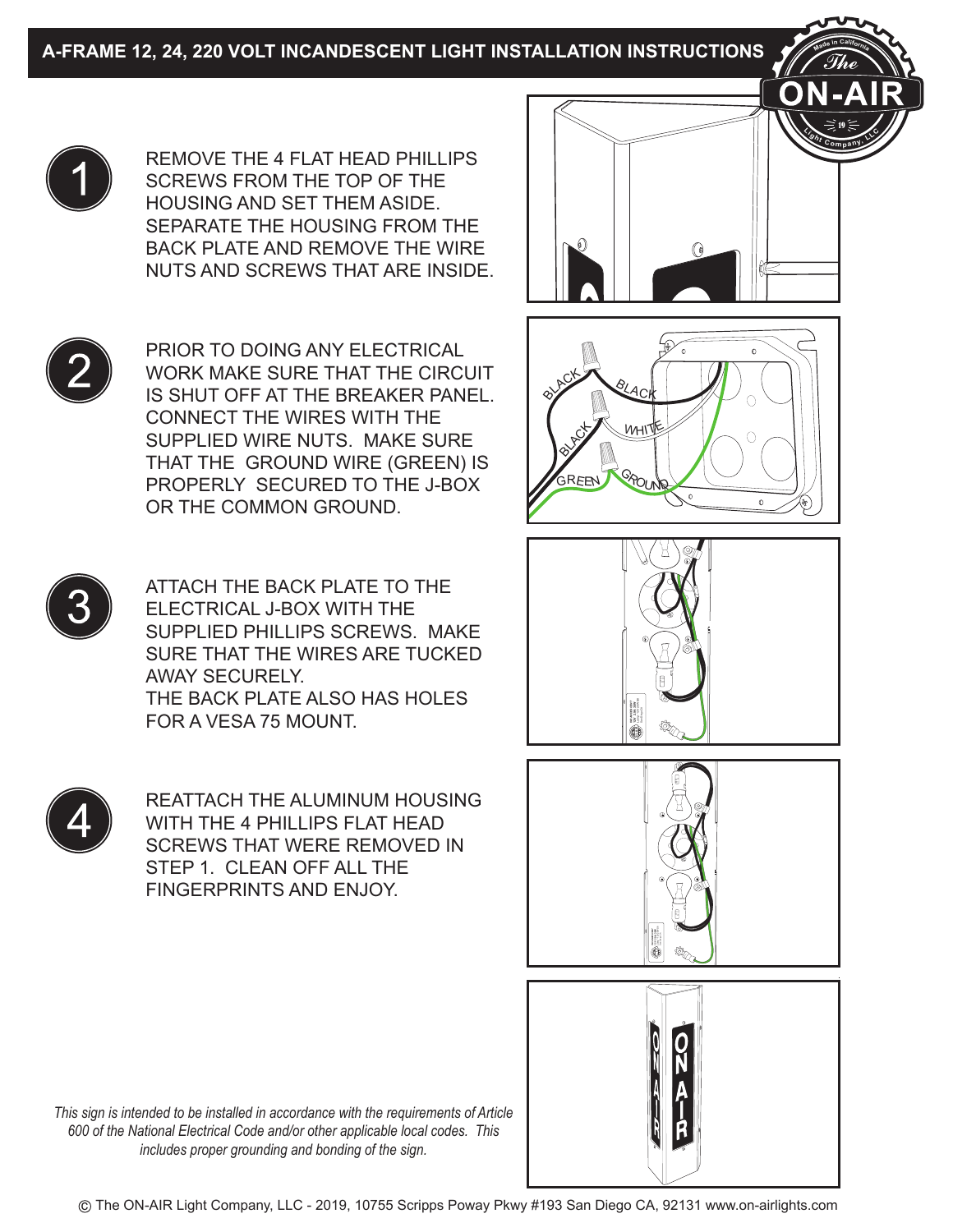



ATTACH THE BACK PLATE TO THE ELECTRICAL J-BOX WITH THE SUPPLIED PHILLIPS SCREWS. MAKE SURE THAT THE WIRES ARE TUCKED AWAY SECURELY. THE BACK PLATE ALSO HAS HOLES FOR A VESA 75 MOUNT.



REATTACH THE ALUMINUM HOUSING WITH THE 4 PHILLIPS FLAT HEAD SCREWS THAT WERE REMOVED IN STEP 1. CLEAN OFF ALL THE FINGERPRINTS AND ENJOY.

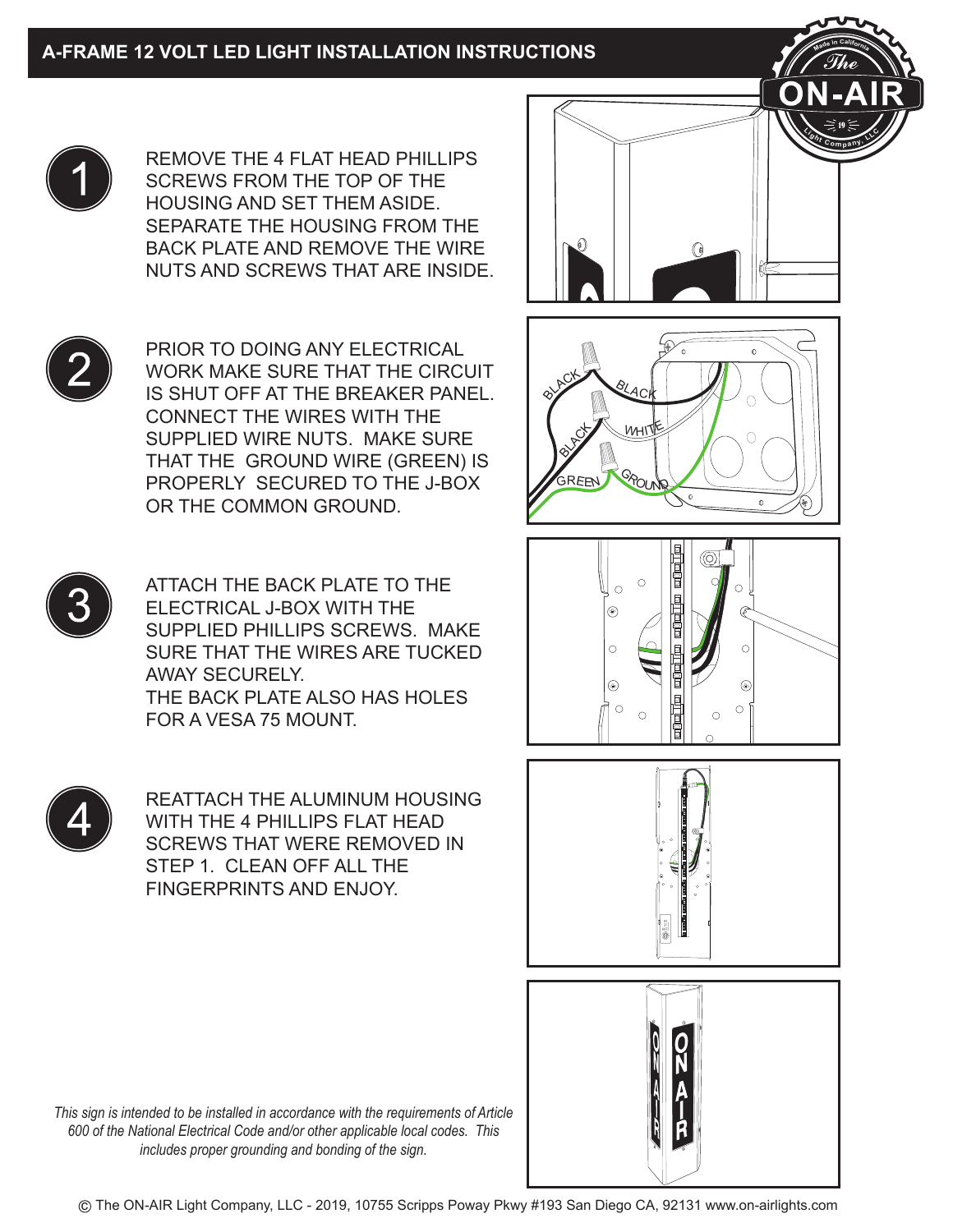

REMOVE THE 4 FLAT HEAD PHILLIPS SCREWS FROM THE TOP OF THE HOUSING AND SET THEM ASIDE. SEPARATE THE HOUSING FROM THE BACK PLATE AND REMOVE THE WIRE NUTS AND SCREWS THAT ARE INSIDE. REMOVE THE LIGHT BULB AND IT'S PACKAGING FROM THE SOCKET AND SET IT IN A SAFE PLACE.



PRIOR TO DOING ANY ELECTRICAL WORK MAKE SURE THAT THE CIRCUIT IS SHUT OFF AT THE BREAKER PANEL. CONNECT THE WIRES WITH THE SUPPLIED WIRE NUTS. MAKE SURE THAT THE GROUND WIRE (GREEN) IS PROPERLY SECURED TO THE J-BOX OR THE COMMON GROUND.



ATTACH THE BACK PLATE TO THE ELECTRICAL J-BOX WITH THE SUPPLIED PHILLIPS SCREWS. MAKE SURE THAT THE WIRES ARE TUCKED AWAY SECURELY. THE BACK PLATE ALSO HAS HOLES FOR A VESA 75 MOUNT.



CAREFULLY REINSTALL THE BAYONET TYPE LIGHT BULB INTO THE SPRING LOADED SOCKET. TURN IT SO THAT THE PEGS LOCK INTO THE SLOTS AND HOLD THE BULB IN PLACE.



REATTACH THE ALUMINUM HOUSING WITH THE 4 PHILLIPS FLAT HEAD SCREWS THAT WERE REMOVED IN STEP 1. CLEAN OFF ALL THE FINGERPRINTS AND ENJOY.

*This sign is intended to be installed in accordance with the requirements of Article 600 of the National Electrical Code and/or other applicable local codes. This includes proper grounding and bonding of the sign.*



c The ON-AIR Light Company, LLC - 2019, 10755 Scripps Poway Pkwy #193 San Diego CA, 92131 www.on-airlights.com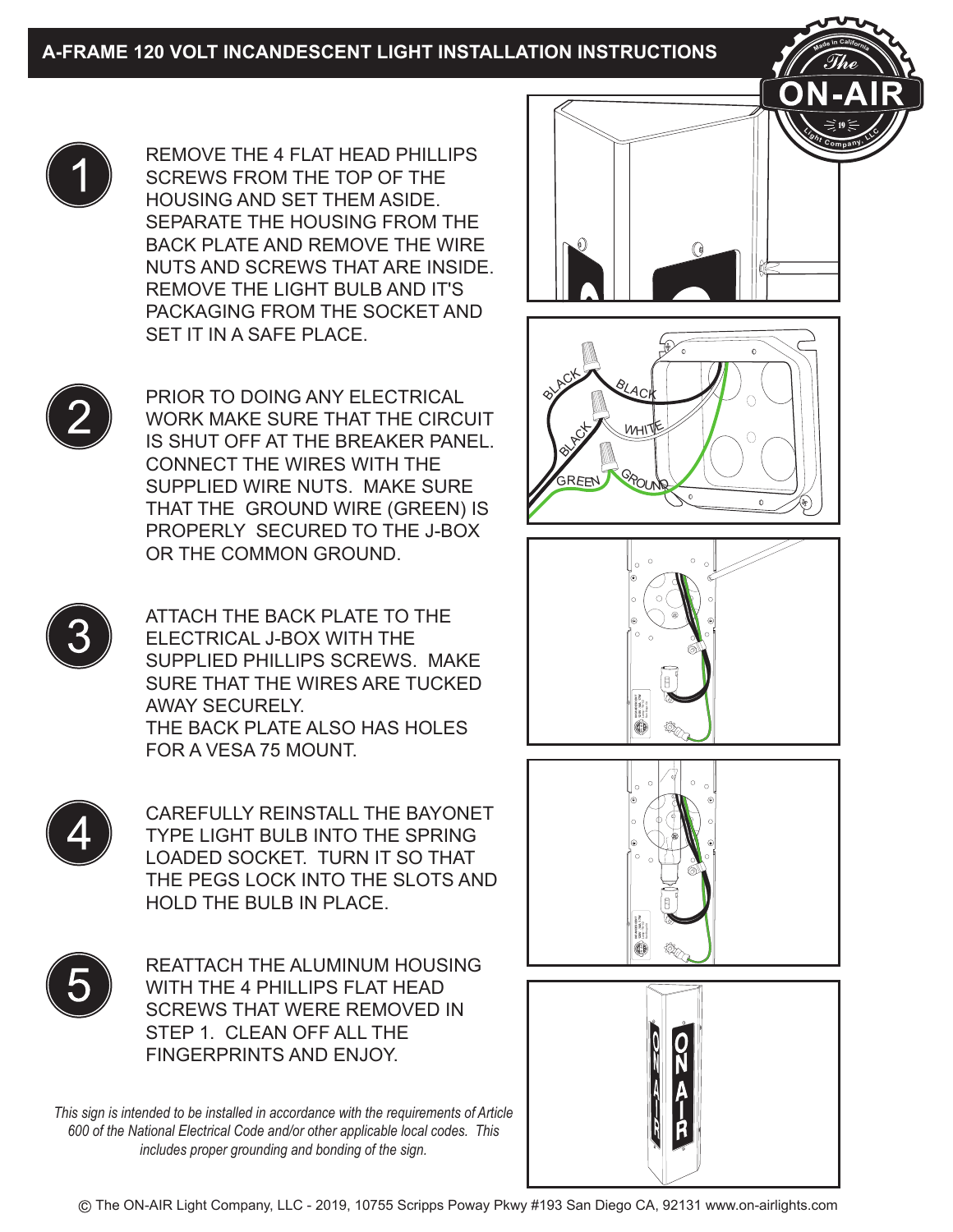REMOVE THE 4 FLAT HEAD PHILLIPS SCREWS FROM THE TOP OF THE HOUSING AND SET THEM ASIDE. SEPARATE THE HOUSING FROM THE BACK PLATE AND REMOVE THE WIRE NUTS AND SCREWS THAT ARE INSIDE.

PRIOR TO DOING ANY ELECTRICAL WORK MAKE SURE THAT THE CIRCUIT IS SHUT OFF AT THE BREAKER PANEL. CONNECT THE WIRES WITH THE SUPPLIED WIRE NUTS. MAKE SURE THAT THE GROUND WIRE (GREEN) IS PROPERLY SECURED TO THE J-BOX OR THE COMMON GROUND.



ATTACH THE BACK PLATE TO THE ELECTRICAL J-BOX WITH THE SUPPLIED PHILLIPS SCREWS. MAKE SURE THAT THE WIRES ARE TUCKED AWAY SECURELY. THE BACK PLATE ALSO HAS HOLES FOR A VESA 75 MOUNT.

REATTACH THE ALUMINUM HOUSING WITH THE 4 PHILLIPS FLAT HEAD SCREWS THAT WERE REMOVED IN STEP 1. CLEAN OFF ALL THE FINGERPRINTS AND ENJOY.

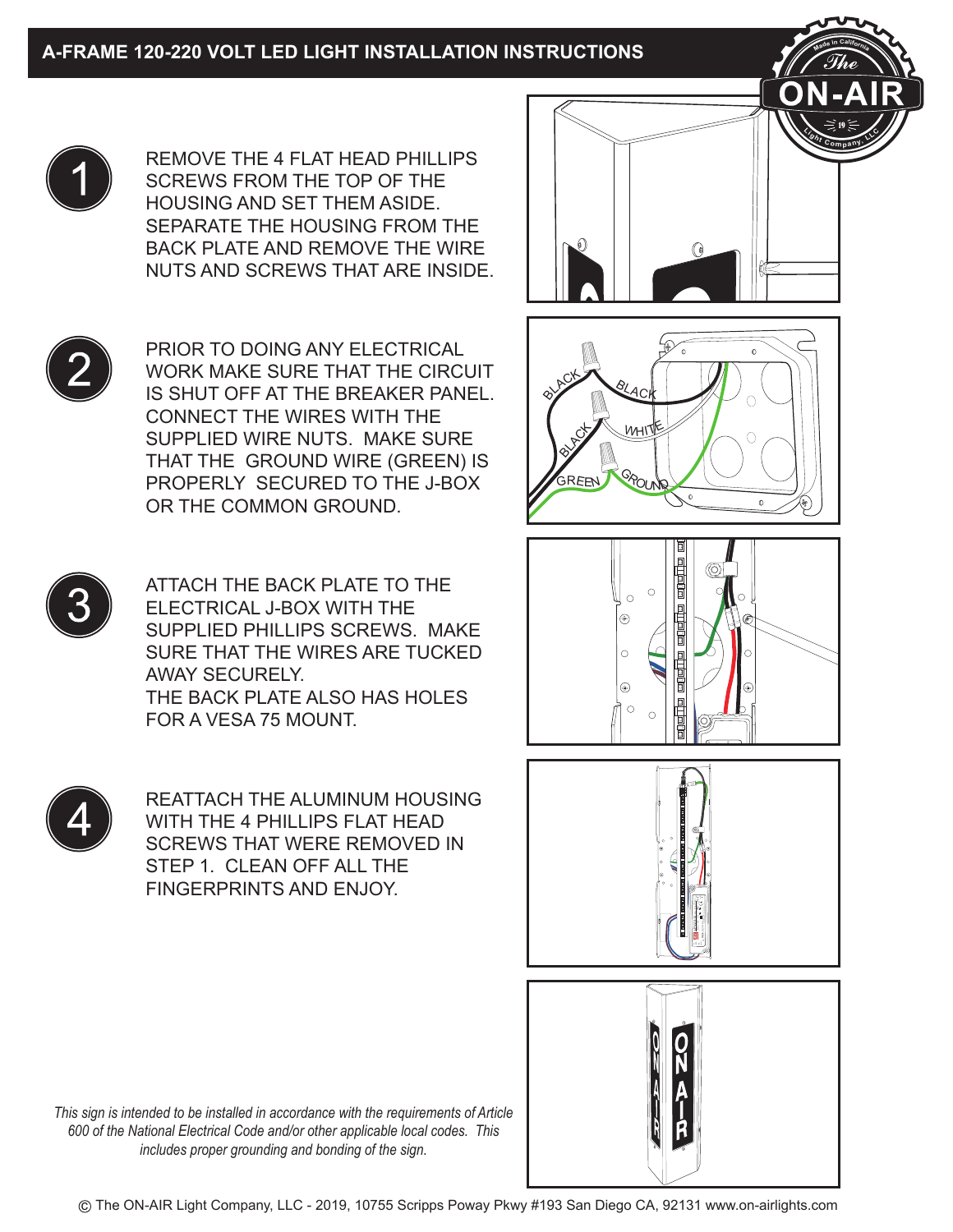

REMOVE THE 4 FLAT HEAD PHILLIPS SCREWS FROM THE TOP AND BOTTOM OF THE HOUSING AND SET THEM ASIDE. SEPARATE THE HOUSING FROM THE BACK PLATE AND REMOVE THE WIRE NUTS AND SCREWS THAT ARE INSIDE.

PRIOR TO DOING ANY ELECTRICAL WORK MAKE SURE THAT THE CIRCUIT IS SHUT OFF AT THE BREAKER PANEL. CONNECT THE WIRES WITH THE SUPPLIED WIRE NUTS. MAKE SURE THAT THE GROUND WIRE (GREEN) IS PROPERLY SECURED TO THE J-BOX OR THE COMMON GROUND.



ATTACH THE BACK PLATE UTILIZING THE 2 KEYHOLE SLOTS ON THE LEFT AND RIGHT OF THE LENS. TO MOUNT THE HOUSING USING THE CENTER J-BOX OR VESA 75/100 HOLES YOU MIGHT NEED TO REMOVE THE FRONT LENSES.

REATTACH THE ALUMINUM HOUSING WITH THE 4 PHILLIPS FLAT HEAD SCREWS THAT WERE REMOVED IN STEP 1. CLEAN OFF ALL THE FINGERPRINTS AND ENJOY.



**<sup>M</sup>ad<sup>e</sup> <sup>i</sup><sup>n</sup> <sup>C</sup>aliforni<sup>a</sup>**







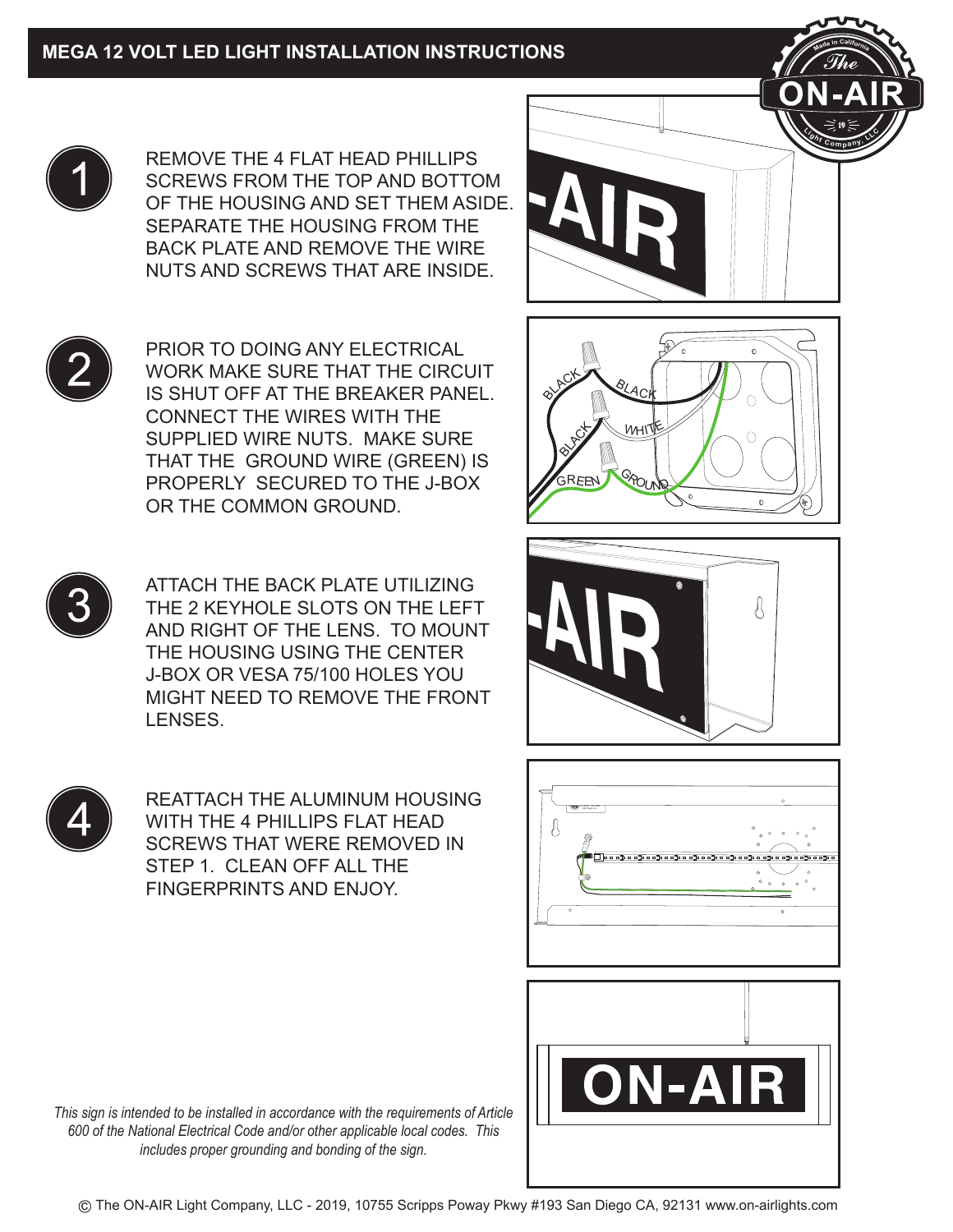

REMOVE THE 4 FLAT HEAD PHILLIPS SCREWS FROM THE TOP AND BOTTOM OF THE HOUSING AND SET THEM ASIDE. SEPARATE THE HOUSING FROM THE BACK PLATE AND REMOVE THE WIRE NUTS AND SCREWS THAT ARE INSIDE.

PRIOR TO DOING ANY ELECTRICAL WORK MAKE SURE THAT THE CIRCUIT IS SHUT OFF AT THE BREAKER PANEL. CONNECT THE WIRES WITH THE SUPPLIED WIRE NUTS. MAKE SURE THAT THE GROUND WIRE (GREEN) IS PROPERLY SECURED TO THE J-BOX OR THE COMMON GROUND.



ATTACH THE BACK PLATE UTILIZING THE 2 KEYHOLE SLOTS ON THE LEFT AND RIGHT OF THE LENS. TO MOUNT THE HOUSING USING THE CENTER J-BOX OR VESA 75/100 HOLES YOU MIGHT NEED TO REMOVE THE FRONT LENSES.

REATTACH THE ALUMINUM HOUSING WITH THE 4 PHILLIPS FLAT HEAD SCREWS THAT WERE REMOVED IN STEP 1. CLEAN OFF ALL THE FINGERPRINTS AND ENJOY.









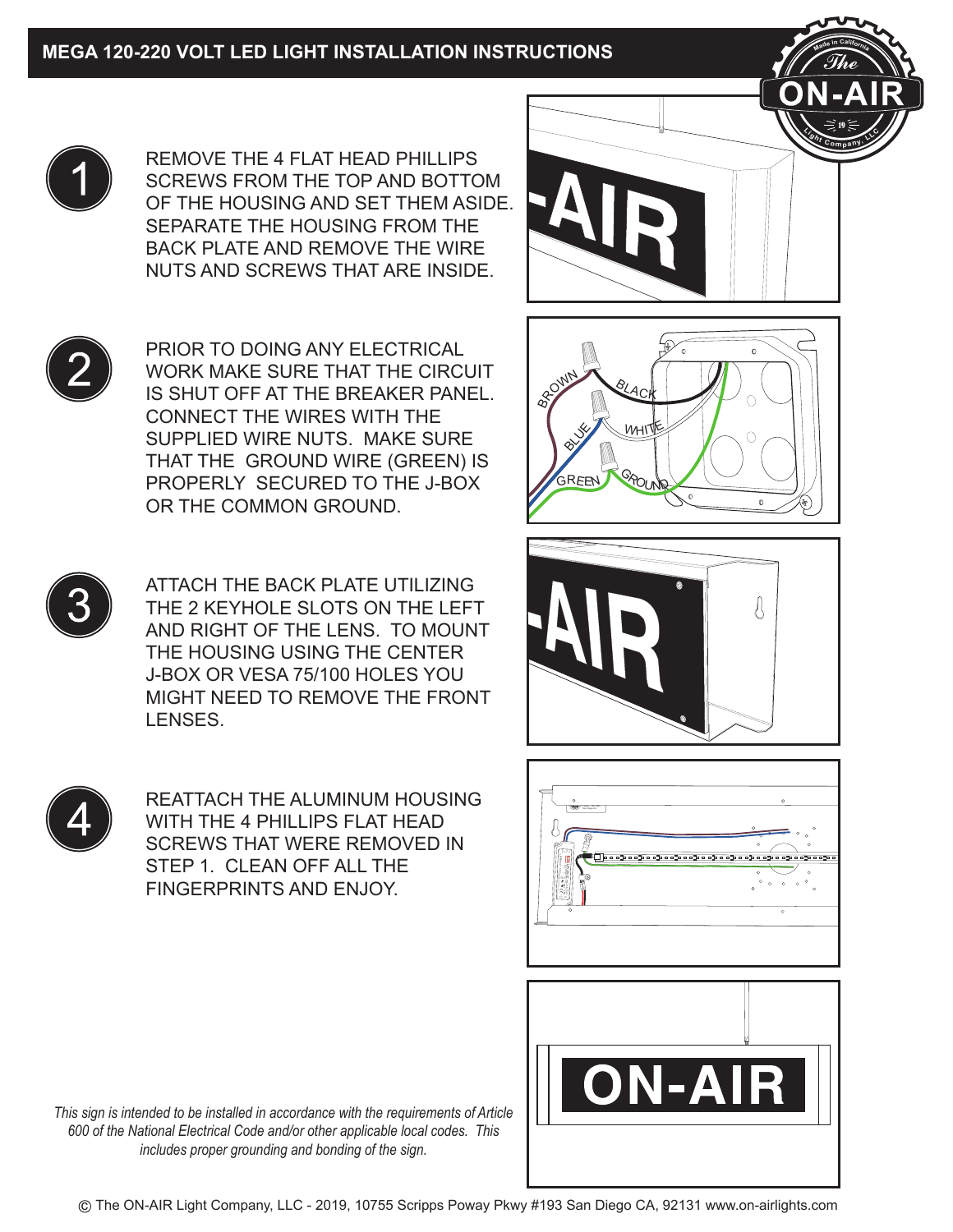

REMOVE THE 2 FLAT HEAD PHILLIPS SCREWS FROM THE TOP OF THE HOUSING AND SET THEM ASIDE. SEPARATE THE HOUSING FROM THE BACK PLATE AND REMOVE THE WIRE NUTS AND SCREWS THAT ARE INSIDE.



PRIOR TO DOING ANY ELECTRICAL WORK MAKE SURE THAT THE CIRCUIT IS SHUT OFF AT THE BREAKER PANEL. CONNECT THE WIRES WITH THE SUPPLIED WIRE NUTS. MAKE SURE THAT THE GROUND WIRE (GREEN) IS PROPERLY SECURED TO THE J-BOX OR THE COMMON GROUND.



ATTACH THE BACK PLATE TO THE ELECTRICAL J-BOX WITH THE SUPPLIED PHILLIPS SCREWS. MAKE SURE THAT THE WIRES ARE TUCKED AWAY SECURELY. THE BACK PLATE ALSO HAS HOLES FOR A VESA 75 MOUNT.



REATTACH THE ALUMINUM HOUSING WITH THE 2 PHILLIPS FLAT HEAD SCREWS THAT WERE REMOVED IN STEP 1. CLEAN OFF ALL THE FINGERPRINTS AND ENJOY.



**<sup>M</sup>ad<sup>e</sup> <sup>i</sup><sup>n</sup> <sup>C</sup>aliforni<sup>a</sup>**







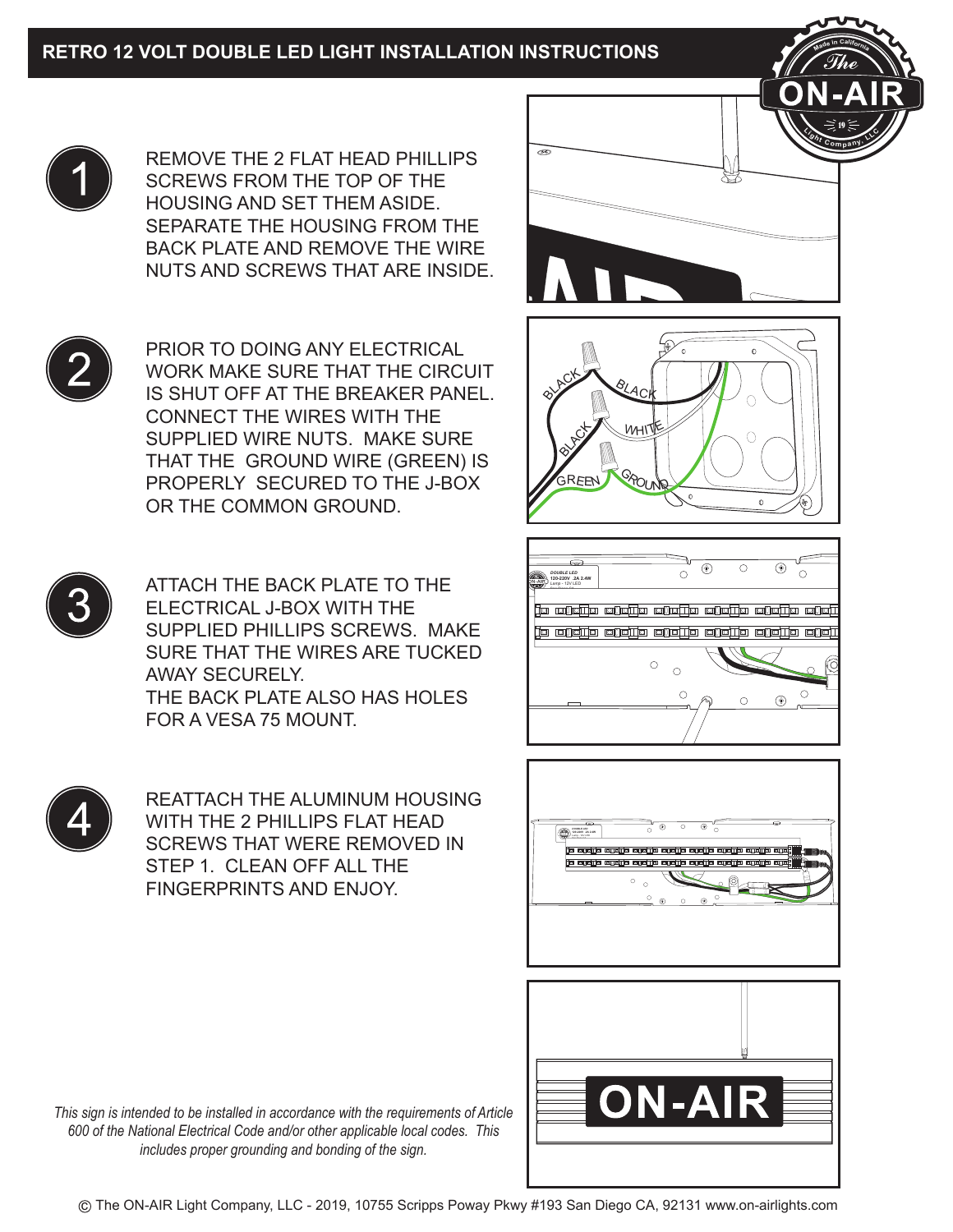

REMOVE THE 2 FLAT HEAD PHILLIPS SCREWS FROM THE TOP OF THE HOUSING AND SET THEM ASIDE. SEPARATE THE HOUSING FROM THE BACK PLATE AND REMOVE THE WIRE NUTS AND SCREWS THAT ARE INSIDE.



PRIOR TO DOING ANY ELECTRICAL WORK MAKE SURE THAT THE CIRCUIT IS SHUT OFF AT THE BREAKER PANEL. CONNECT THE WIRES WITH THE SUPPLIED WIRE NUTS. MAKE SURE THAT THE GROUND WIRE (GREEN) IS PROPERLY SECURED TO THE J-BOX OR THE COMMON GROUND.



ATTACH THE BACK PLATE TO THE ELECTRICAL J-BOX WITH THE SUPPLIED PHILLIPS SCREWS. MAKE SURE THAT THE WIRES ARE TUCKED AWAY SECURELY. THE BACK PLATE ALSO HAS HOLES FOR A VESA 75 MOUNT.



REATTACH THE ALUMINUM HOUSING WITH THE 2 PHILLIPS FLAT HEAD SCREWS THAT WERE REMOVED IN STEP 1. CLEAN OFF ALL THE FINGERPRINTS AND ENJOY.



**<sup>M</sup>ad<sup>e</sup> <sup>i</sup><sup>n</sup> <sup>C</sup>aliforni<sup>a</sup>**







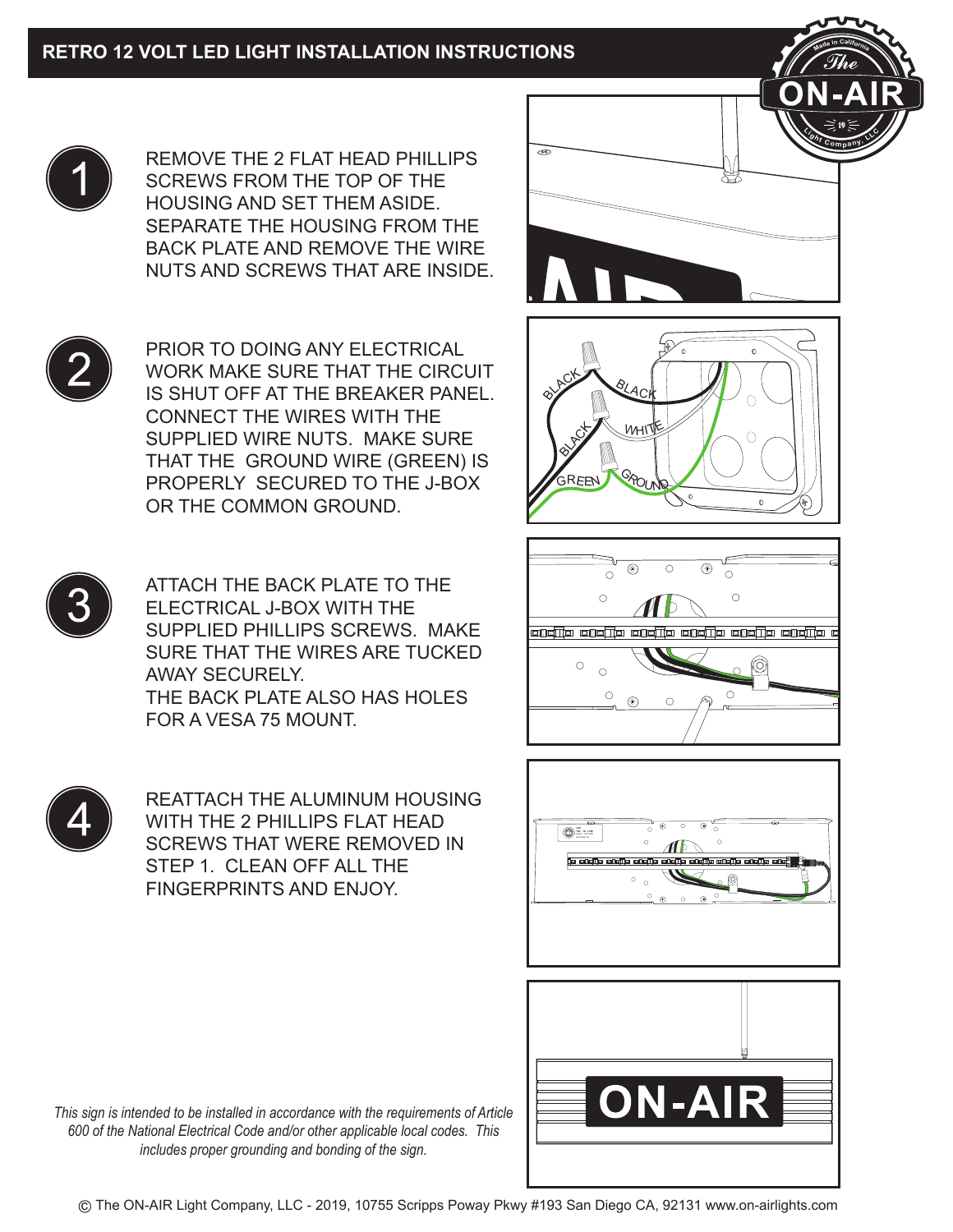



ATTACH THE BACK PLATE TO THE ELECTRICAL J-BOX WITH THE SUPPLIED PHILLIPS SCREWS. MAKE SURE THAT THE WIRES ARE TUCKED AWAY SECURELY. THE BACK PLATE ALSO HAS HOLES FOR A VESA 75 MOUNT.



REATTACH THE ALUMINUM HOUSING WITH THE 2 PHILLIPS FLAT HEAD SCREWS THAT WERE REMOVED IN STEP 1 CLEAN OFF ALL THE FINGERPRINTS AND ENJOY.



**<sup>M</sup>ad<sup>e</sup> <sup>i</sup><sup>n</sup> <sup>C</sup>aliforni<sup>a</sup>**







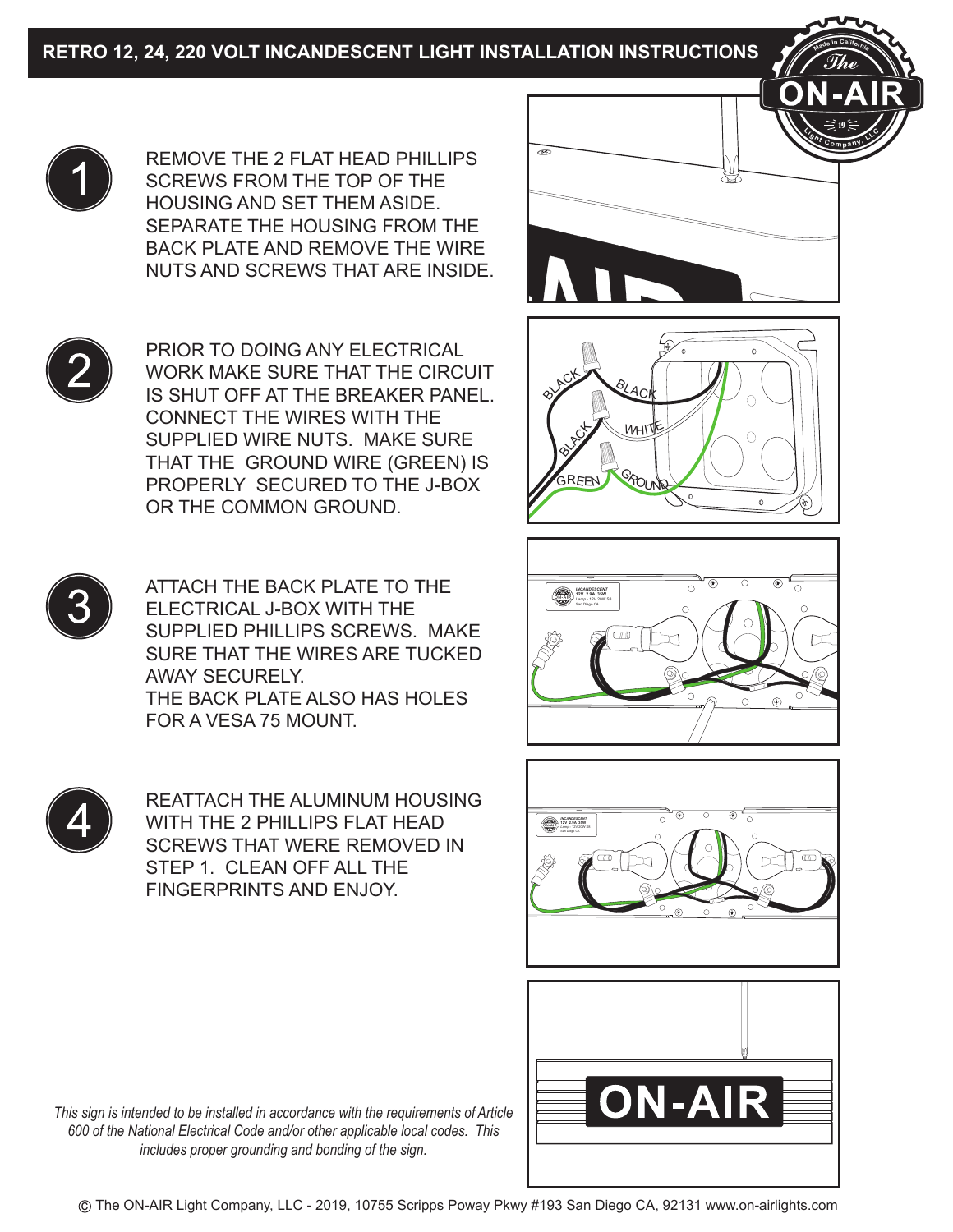

REMOVE THE 2 FLAT HEAD PHILLIPS SCREWS FROM THE TOP OF THE HOUSING AND SET THEM ASIDE. SEPARATE THE HOUSING FROM THE BACK PLATE AND REMOVE THE WIRE NUTS AND SCREWS THAT ARE INSIDE. REMOVE THE LIGHT BULB AND IT'S PACKAGING FROM THE SOCKET AND SET IT IN A SAFE PLACE.



PRIOR TO DOING ANY ELECTRICAL WORK MAKE SURE THAT THE CIRCUIT IS SHUT OFF AT THE BREAKER PANEL. CONNECT THE WIRES WITH THE SUPPLIED WIRE NUTS. MAKE SURE THAT THE GROUND WIRE (GREEN) IS PROPERLY SECURED TO THE J-BOX OR THE COMMON GROUND.



ATTACH THE BACK PLATE TO THE ELECTRICAL J-BOX WITH THE SUPPLIED PHILLIPS SCREWS. MAKE SURE THAT THE WIRES ARE TUCKED AWAY SECURELY. THE BACK PLATE ALSO HAS HOLES FOR A VESA 75 MOUNT.



CAREFULLY REINSTALL THE BAYONET TYPE LIGHT BULB INTO THE SPRING LOADED SOCKET. TURN IT SO THAT THE PEGS LOCK INTO THE SLOTS AND HOLD THE BULB IN PLACE.



REATTACH THE ALUMINUM HOUSING WITH THE 2 PHILLIPS FLAT HEAD SCREWS THAT WERE REMOVED IN STEP 1. CLEAN OFF ALL THE FINGERPRINTS AND ENJOY.

*This sign is intended to be installed in accordance with the requirements of Article 600 of the National Electrical Code and/or other applicable local codes. This includes proper grounding and bonding of the sign.*



**<sup>M</sup>ad<sup>e</sup> <sup>i</sup><sup>n</sup> <sup>C</sup>aliforni<sup>a</sup>**







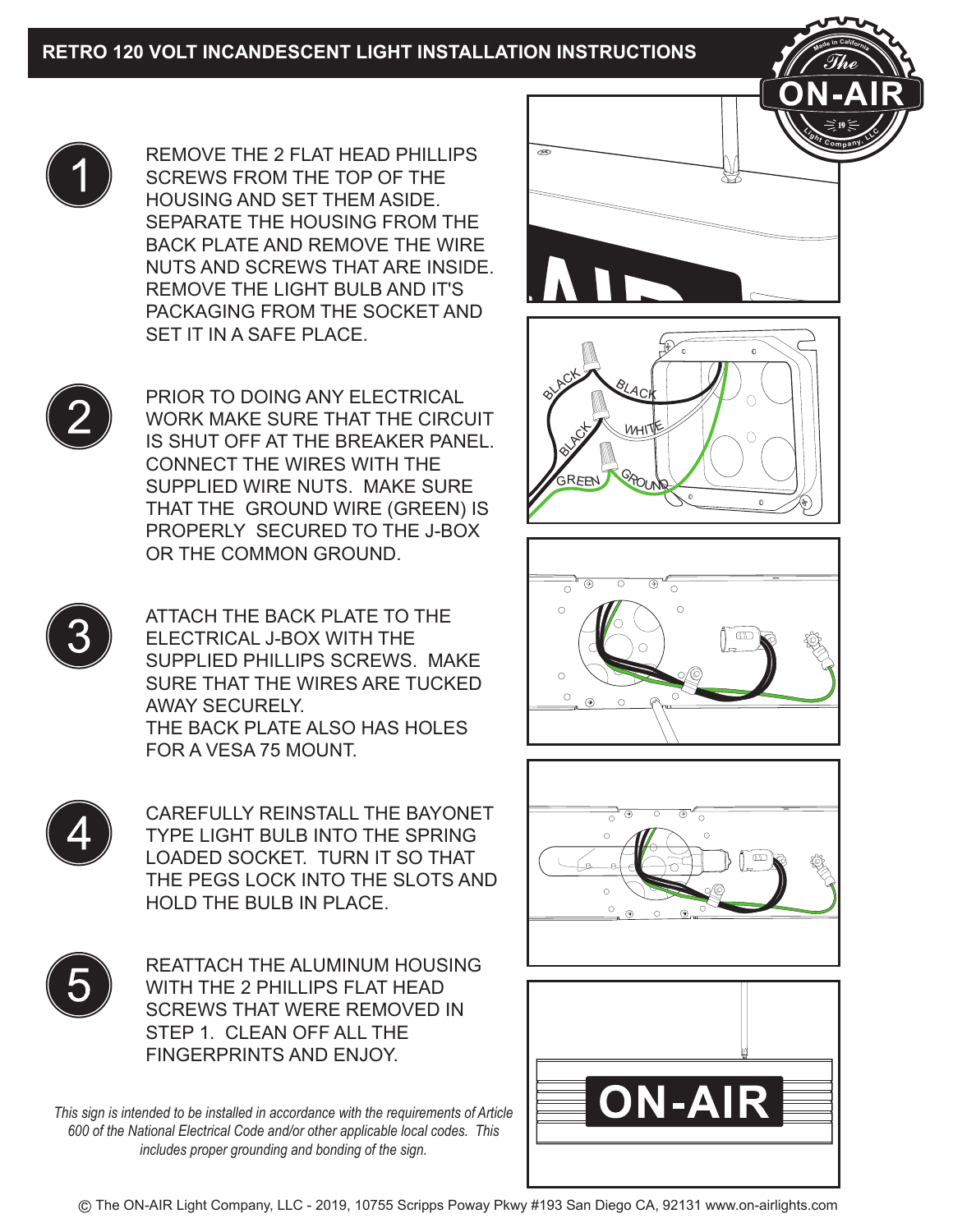

REMOVE THE 2 FLAT HEAD PHILLIPS SCREWS FROM THE TOP OF THE HOUSING AND SET THEM ASIDE. SEPARATE THE HOUSING FROM THE BACK PLATE AND REMOVE THE WIRE NUTS AND SCREWS THAT ARE INSIDE.

PRIOR TO DOING ANY ELECTRICAL WORK MAKE SURE THAT THE CIRCUIT IS SHUT OFF AT THE BREAKER PANEL. CONNECT THE WIRES WITH THE SUPPLIED WIRE NUTS. MAKE SURE THAT THE GROUND WIRE (GREEN) IS PROPERLY SECURED TO THE J-BOX OR THE COMMON GROUND.



ATTACH THE BACK PLATE TO THE ELECTRICAL J-BOX WITH THE SUPPLIED PHILLIPS SCREWS. MAKE SURE THAT THE WIRES ARE TUCKED AWAY SECURELY. THE BACK PLATE ALSO HAS HOLES FOR A VESA 75 MOUNT.



REATTACH THE ALUMINUM HOUSING WITH THE 2 PHILLIPS FLAT HEAD SCREWS THAT WERE REMOVED IN STEP 1. CLEAN OFF ALL THE FINGERPRINTS AND ENJOY.



**<sup>M</sup>ad<sup>e</sup> <sup>i</sup><sup>n</sup> <sup>C</sup>aliforni<sup>a</sup>**







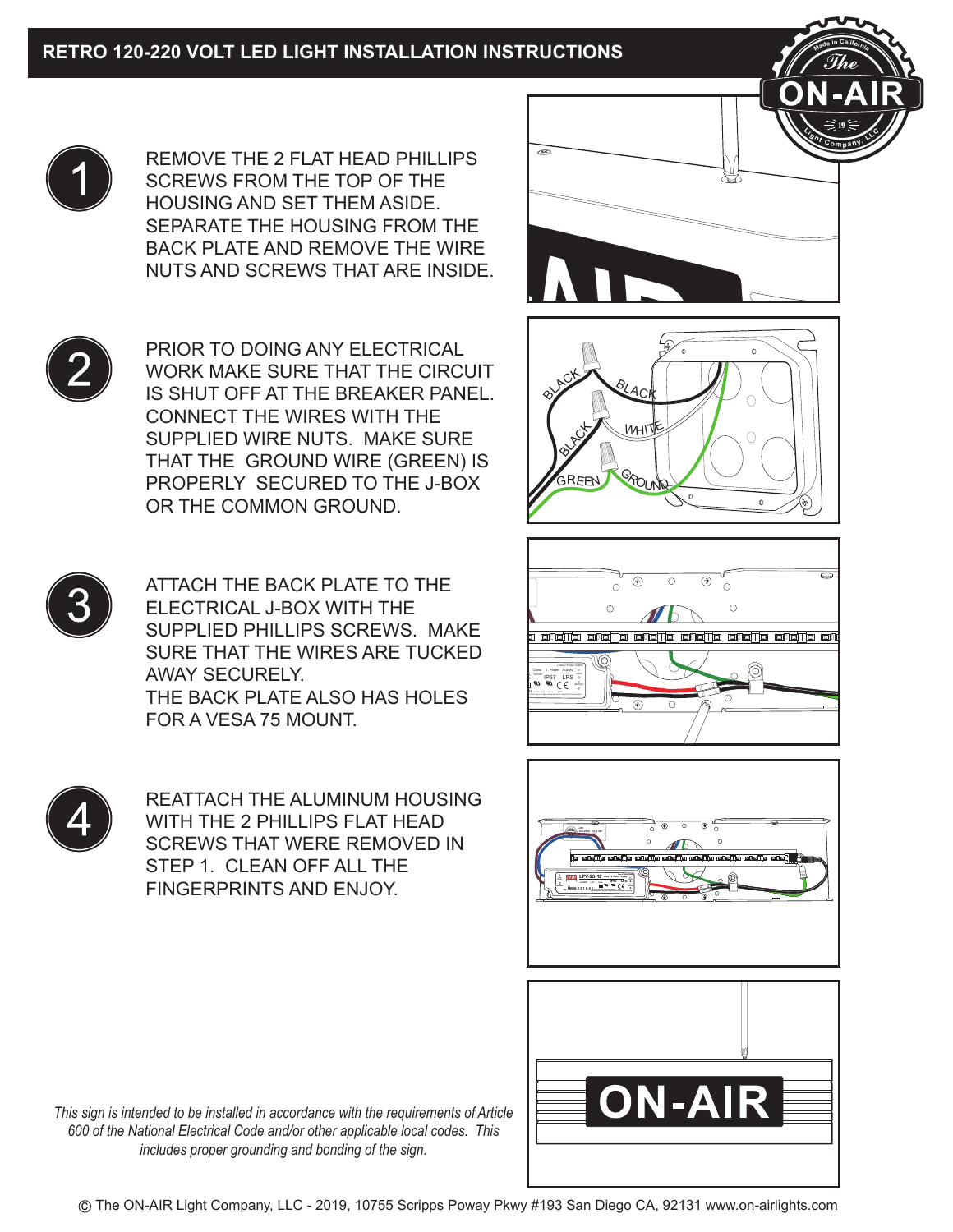

REMOVE THE 4 FLAT HEAD PHILLIPS SCREWS FROM THE TOP OF THE HOUSING AND SET THEM ASIDE. SEPARATE THE HOUSING FROM THE BACK PLATE AND REMOVE THE WIRE NUTS AND SCREWS THAT ARE INSIDE.



PRIOR TO DOING ANY ELECTRICAL WORK MAKE SURE THAT THE CIRCUIT IS SHUT OFF AT THE BREAKER PANEL. CONNECT THE WIRES WITH THE SUPPLIED WIRE NUTS. MAKE SURE THAT THE GROUND WIRE (GREEN) IS PROPERLY SECURED TO THE J-BOX OR THE COMMON GROUND.



ATTACH THE BACK PLATE TO THE ELECTRICAL J-BOX WITH THE SUPPLIED PHILLIPS SCREWS. MAKE SURE THAT THE WIRES ARE TUCKED AWAY SECURELY. THE BACK PLATE ALSO HAS HOLES FOR A VESA 75 MOUNT.



REATTACH THE ALUMINUM HOUSING WITH THE 4 PHILLIPS FLAT HEAD SCREWS THAT WERE REMOVED IN STEP 1. CLEAN OFF ALL THE FINGERPRINTS AND ENJOY.



**<sup>M</sup>ad<sup>e</sup> <sup>i</sup><sup>n</sup> <sup>C</sup>aliforni<sup>a</sup>**







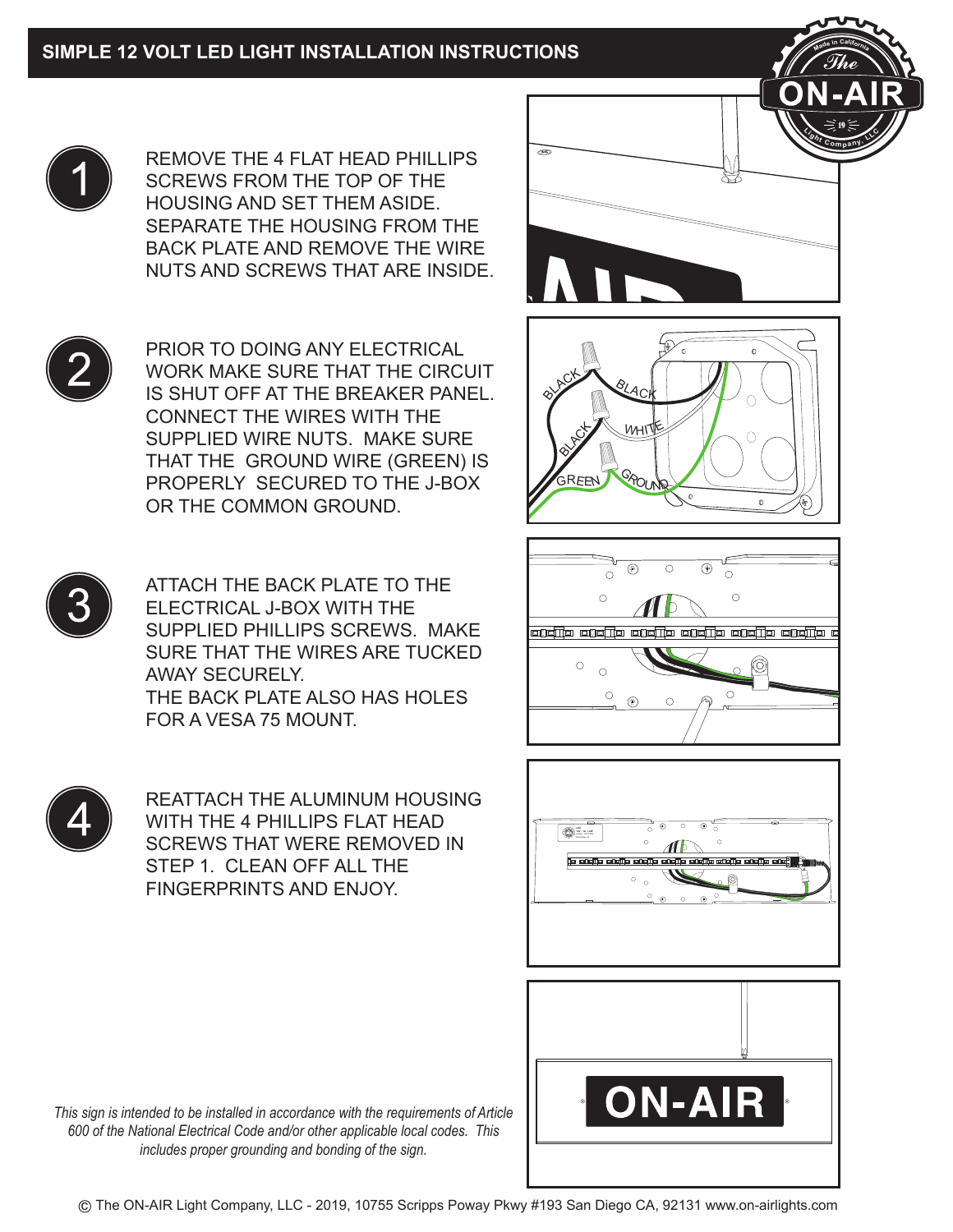



ATTACH THE BACK PLATE TO THE ELECTRICAL J-BOX WITH THE SUPPLIED PHILLIPS SCREWS. MAKE SURE THAT THE WIRES ARE TUCKED AWAY SECURELY. THE BACK PLATE ALSO HAS HOLES FOR A VESA 75 MOUNT.



REATTACH THE ALUMINUM HOUSING WITH THE 2 PHILLIPS FLAT HEAD SCREWS THAT WERE REMOVED IN STEP 1. CLEAN OFF ALL THE FINGERPRINTS AND ENJOY.



**<sup>M</sup>ad<sup>e</sup> <sup>i</sup><sup>n</sup> <sup>C</sup>aliforni<sup>a</sup>**







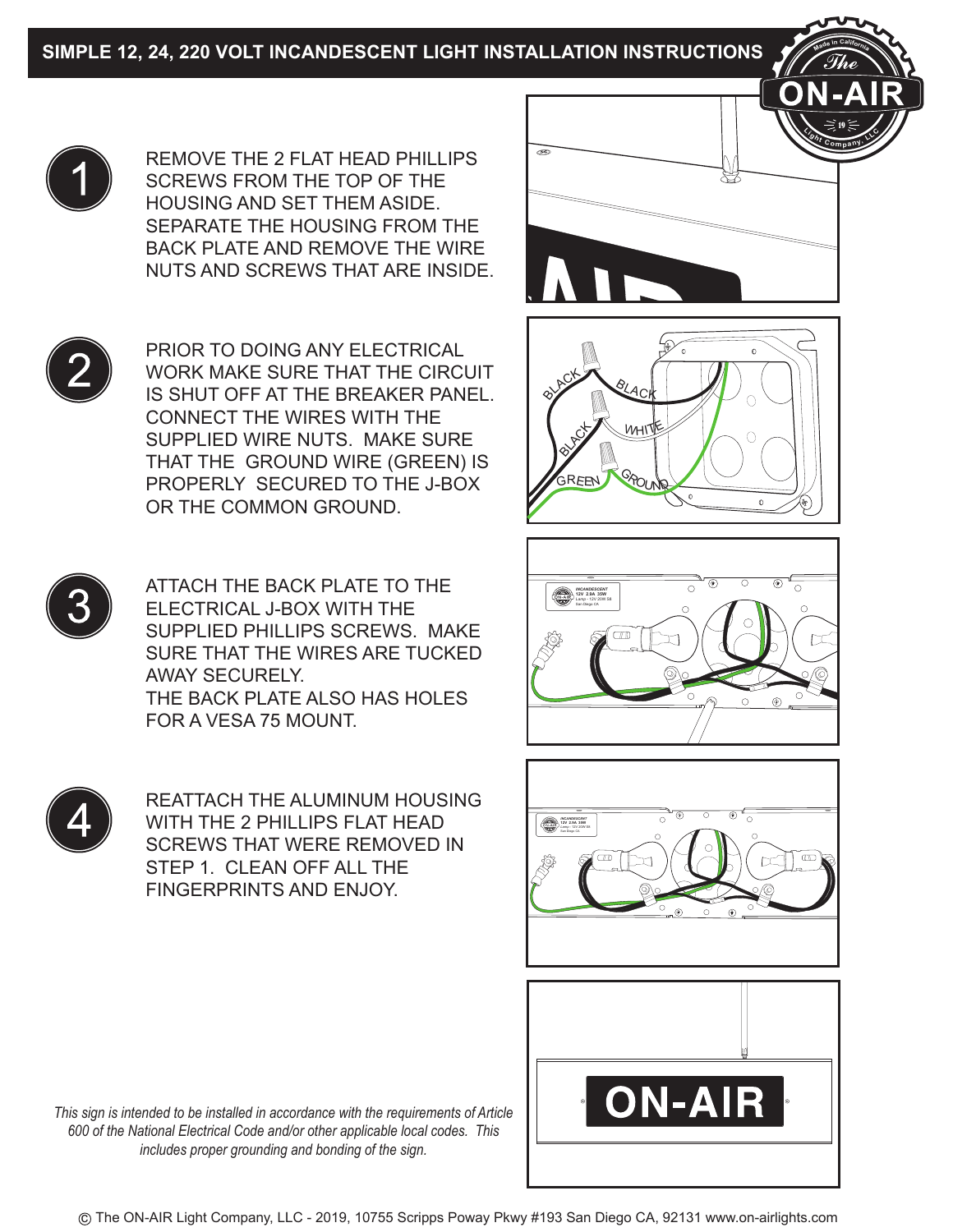

REMOVE THE 2 FLAT HEAD PHILLIPS SCREWS FROM THE TOP OF THE HOUSING AND SET THEM ASIDE. SEPARATE THE HOUSING FROM THE BACK PLATE AND REMOVE THE WIRE NUTS AND SCREWS THAT ARE INSIDE. REMOVE THE LIGHT BULB AND IT'S PACKAGING FROM THE SOCKET AND SET IT IN A SAFE PLACE.



PRIOR TO DOING ANY ELECTRICAL WORK MAKE SURE THAT THE CIRCUIT IS SHUT OFF AT THE BREAKER PANEL. CONNECT THE WIRES WITH THE SUPPLIED WIRE NUTS. MAKE SURE THAT THE GROUND WIRE (GREEN) IS PROPERLY SECURED TO THE J-BOX OR THE COMMON GROUND.



ATTACH THE BACK PLATE TO THE ELECTRICAL J-BOX WITH THE SUPPLIED PHILLIPS SCREWS. MAKE SURE THAT THE WIRES ARE TUCKED AWAY SECURELY. THE BACK PLATE ALSO HAS HOLES FOR A VESA 75 MOUNT.



CAREFULLY REINSTALL THE BAYONET TYPE LIGHT BULB INTO THE SPRING LOADED SOCKET. TURN IT SO THAT THE PEGS LOCK INTO THE SLOTS AND HOLD THE BULB IN PLACE.



REATTACH THE ALUMINUM HOUSING WITH THE 2 PHILLIPS FLAT HEAD SCREWS THAT WERE REMOVED IN STEP 1. CLEAN OFF ALL THE FINGERPRINTS AND ENJOY.

*This sign is intended to be installed in accordance with the requirements of Article 600 of the National Electrical Code and/or other applicable local codes. This includes proper grounding and bonding of the sign.*



**<sup>M</sup>ad<sup>e</sup> <sup>i</sup><sup>n</sup> <sup>C</sup>aliforni<sup>a</sup>**